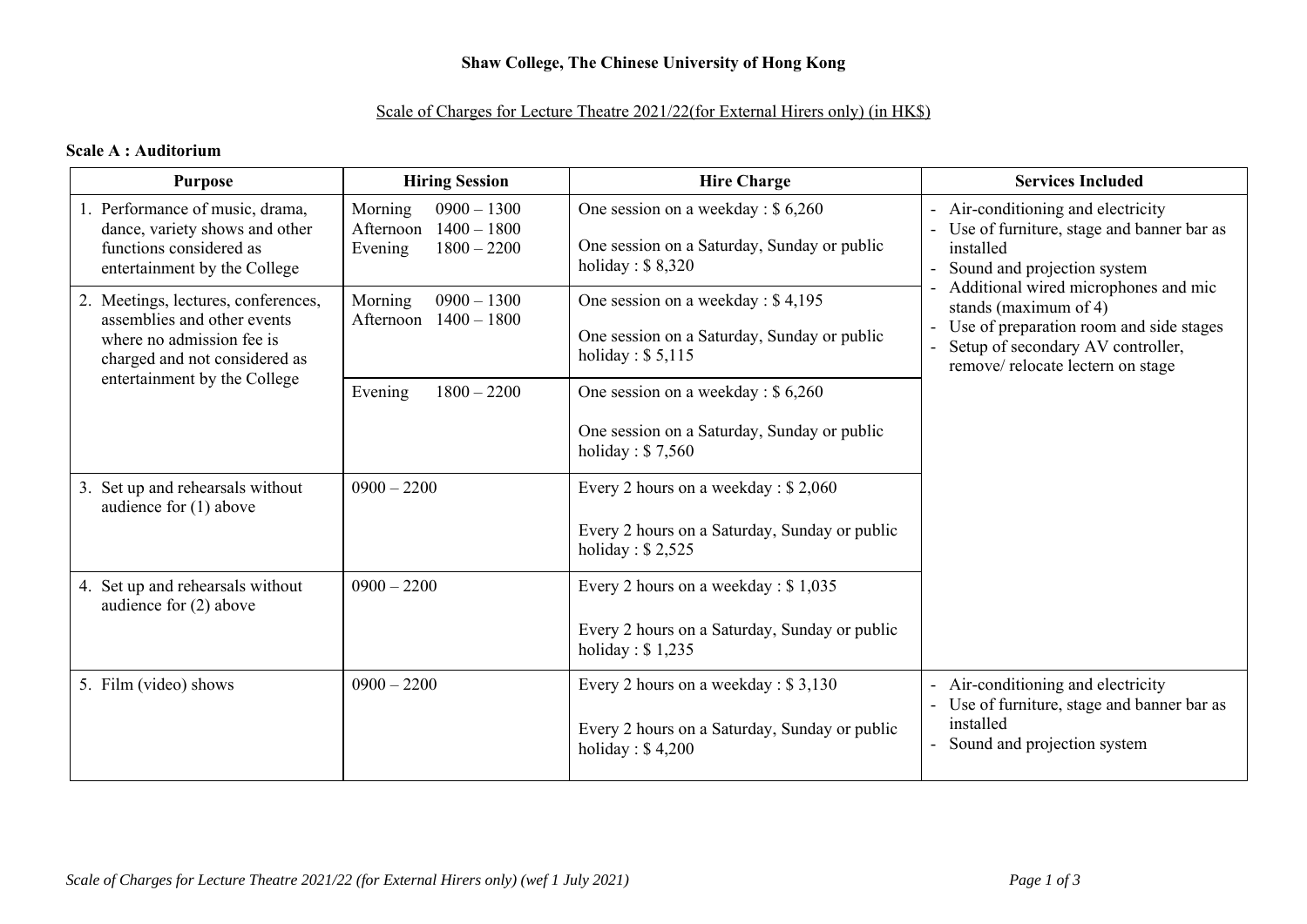## **Scale B : Lounge**

| <b>YuehChiao Art Gallery (1/F)</b>                                                                                                                                            |                                                                                    |                                                                  |                                                                                                  |  |
|-------------------------------------------------------------------------------------------------------------------------------------------------------------------------------|------------------------------------------------------------------------------------|------------------------------------------------------------------|--------------------------------------------------------------------------------------------------|--|
| <b>Purpose</b>                                                                                                                                                                | <b>Hiring Session</b>                                                              | <b>Hire Charge</b>                                               | <b>Services Included</b>                                                                         |  |
| Exhibitions                                                                                                                                                                   | Whole day $0900 - 2200$                                                            | \$3,760                                                          | Air-conditioning,                                                                                |  |
| 2. Meetings, lectures, conferences, assemblies and other events<br>of academic nature where no admission fee is charged and<br>not considered as entertainment by the College | $0900 - 1300$<br>Morning<br>$1400 - 1800$<br>Afternoon<br>Evening<br>$1800 - 2200$ | One session on a weekday : \$1,430                               | electricity and lighting<br>Wall-mounted<br>exhibition boards<br>Use of furniture as<br>provided |  |
| 3. Miscellaneous events including reception ceremony *                                                                                                                        | $0900 - 2200$                                                                      | Every hour on a weekday : \$960<br>(minimum 2 hours)             |                                                                                                  |  |
| Lounge Area (G/F)                                                                                                                                                             |                                                                                    |                                                                  |                                                                                                  |  |
| <b>Purpose</b>                                                                                                                                                                | <b>Hiring Session</b>                                                              | <b>Hire Charge</b>                                               | <b>Services Included</b>                                                                         |  |
| Exhibitions                                                                                                                                                                   | Whole day $0900 - 2200$                                                            | \$840                                                            | Air-conditioning,                                                                                |  |
| 2. Miscellaneous events (e.g. reception ceremony) $^{\circ}$                                                                                                                  | $0900 - 2200$                                                                      | Every 2 hours on a weekday : \$430                               | electricity and lighting<br>Use of furniture as                                                  |  |
|                                                                                                                                                                               |                                                                                    | Every 2 hours on a Saturday, Sunday or<br>public holiday : \$540 | provided                                                                                         |  |

*@ Items 1 and 2 in Scale B must be associated with the regular bookings listed in Scale A1, 2 and 5 and Scale B1 above. Individual applications shall not be considered.* 

## **Scale C : Additional Services Charges and Equipment Rental**

| <b>Description</b>                                                                       | Hire<br>Charge | <b>Description</b>                                                                            | <b>Hire</b><br>Charge |
|------------------------------------------------------------------------------------------|----------------|-----------------------------------------------------------------------------------------------|-----------------------|
| Movable Exhibition Board per piece per event                                             | \$66           | Infrared simultaneous interpretation system (60 receivers)<br>11.<br>and the use of SI Room * | \$4675                |
| Acrylic Sheets for exhibition panel at Yueh Chiao Art Gallery per<br>sheet per programme | \$35           | Folding Tables (2' x 6') per piece per programme <sup>#</sup><br>12.                          | \$35                  |
| PA System for Yueh Chiao Art Gallery (including 2 wireless<br>3.<br>microphones) per day | \$595          | Round Table per piece per programme <sup>#</sup><br>13.                                       | \$35                  |
| AV Technician support per office hour ^<br>4.                                            | \$565          | 14. Table $(1.5 \times 3')$ per piece per programme <sup>#</sup>                              | \$35                  |
| Audio recording for archival purpose (tape excluded) per hour *                          | \$330          | Chairs (black, leather) per piece per programme <sup>#</sup><br>15.                           | \$20                  |
| Sound feed for video recording with hirer's own equipment per<br>6.<br>setup             | \$575          | 16. Music Stands per piece per programme                                                      | \$45                  |
| DV recording for archival purpose (tape excluded) per day *                              | \$930          | Table Cloth (nylon, red) per piece per programme<br>17.                                       | \$125                 |
| Wireless Microphone per piece per day<br>8.                                              | \$660          | Table Cloth (velvet, red) per piece per programme<br>18.                                      | \$245                 |
| Laser Pointer per piece per day<br>9.                                                    | \$380          | Use of VIP Room per hour<br>19.                                                               | \$565                 |

*Scale of Charges for Lecture Theatre 2021/22 (for External Hirers only) (wef 1 July 2021) Page 2 of 3*